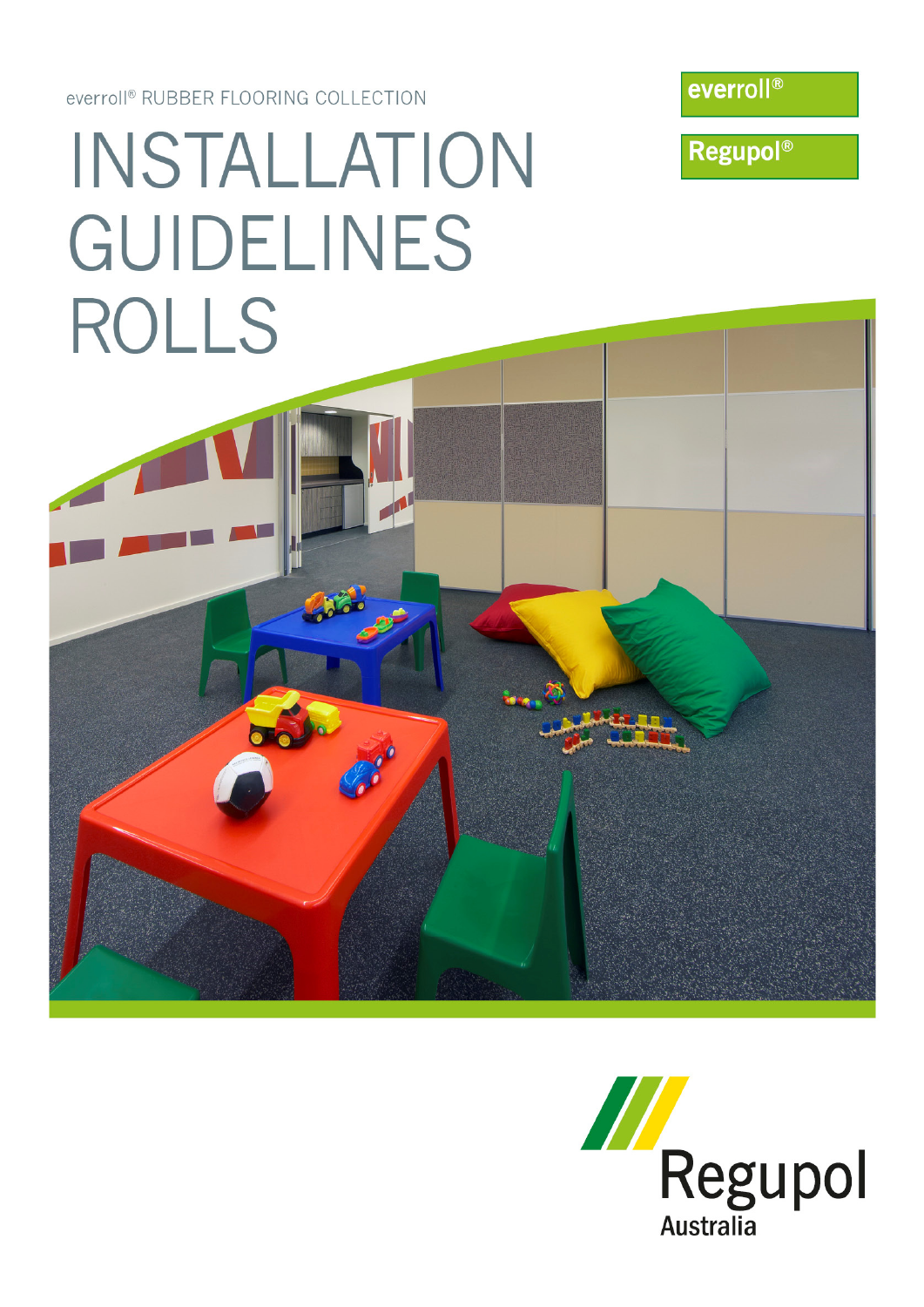### Important Notice

Any circumstances not covered by this guide should be referred to Regupol (Australia) Pty. Ltd. or its Distributors for any particular attention required. There are many factors that may affect the outcome of projects using our products that are beyond our control. Regupol (Australia) Pty. Ltd. cannot be responsible for poor climate conditions, inadequate surface preparation, poor application techniques, not observing curing times, improper thinning of adhesives or any variable beyond our control. No liability is accepted by Regupol (Australia) Pty. Ltd., our employees, distributors, representatives or agents for any loss or damage, direct or indirect, that may result from using the information and/or suggestions as actual conditions for use that are beyond our control. It is important that readers assure themselves they are using the current installation procedure, if in doubt, please contact our team so we can assist you.

### Testing and Technical Support

All materials should be checked and tested for their suitability to the prevailing site conditions, our team can assist you with this upon request.

Call us on 02 4624 0050 or email technicalsupport@regupol.com.au

### Terms and Conditions of Sale

All purchases are subject to our published Terms and Conditions of Sale visit www.regupol.com.au

*Copyright © 2018 Regupol (Australia) Pty. Ltd.*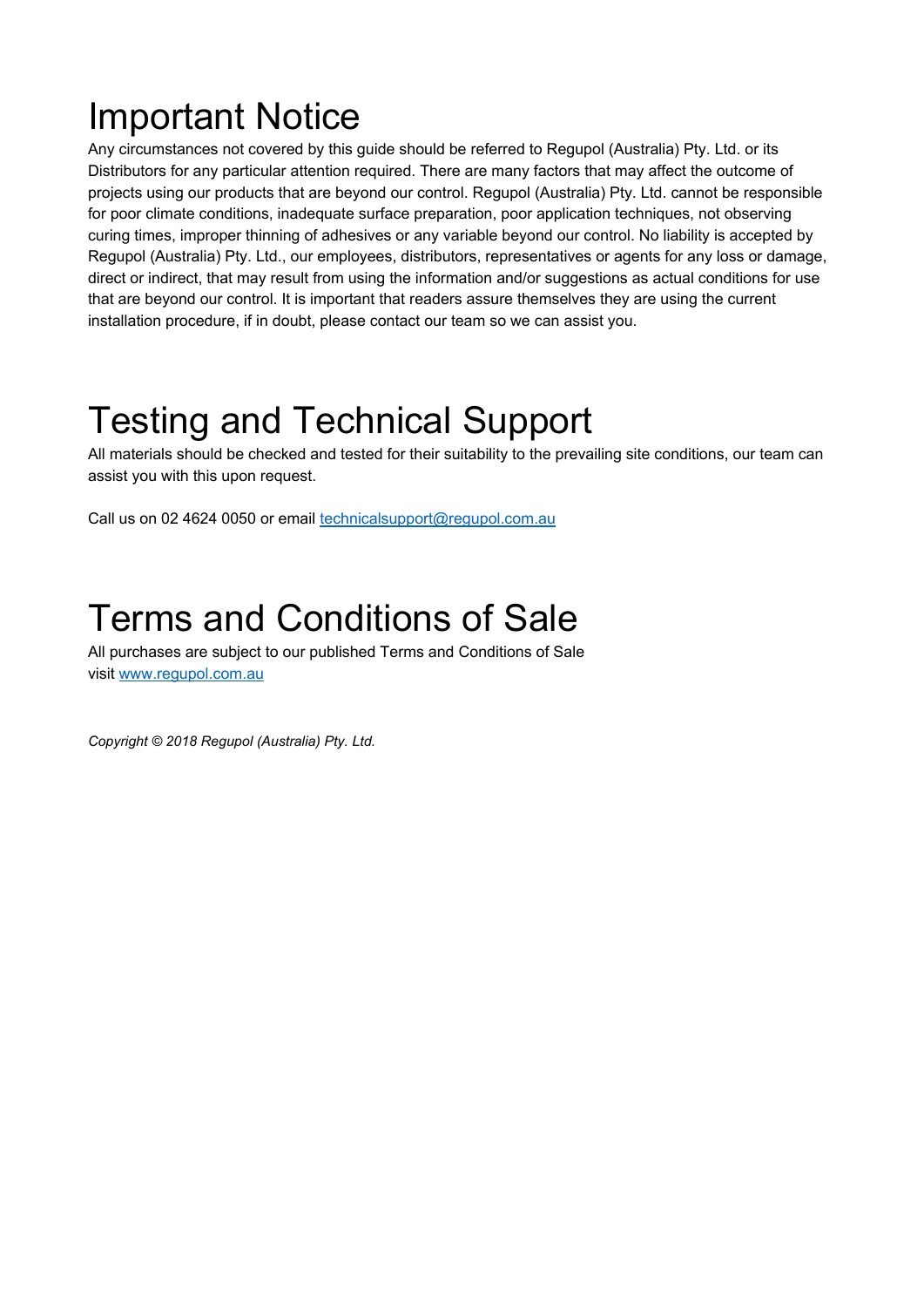# **CONTENTS**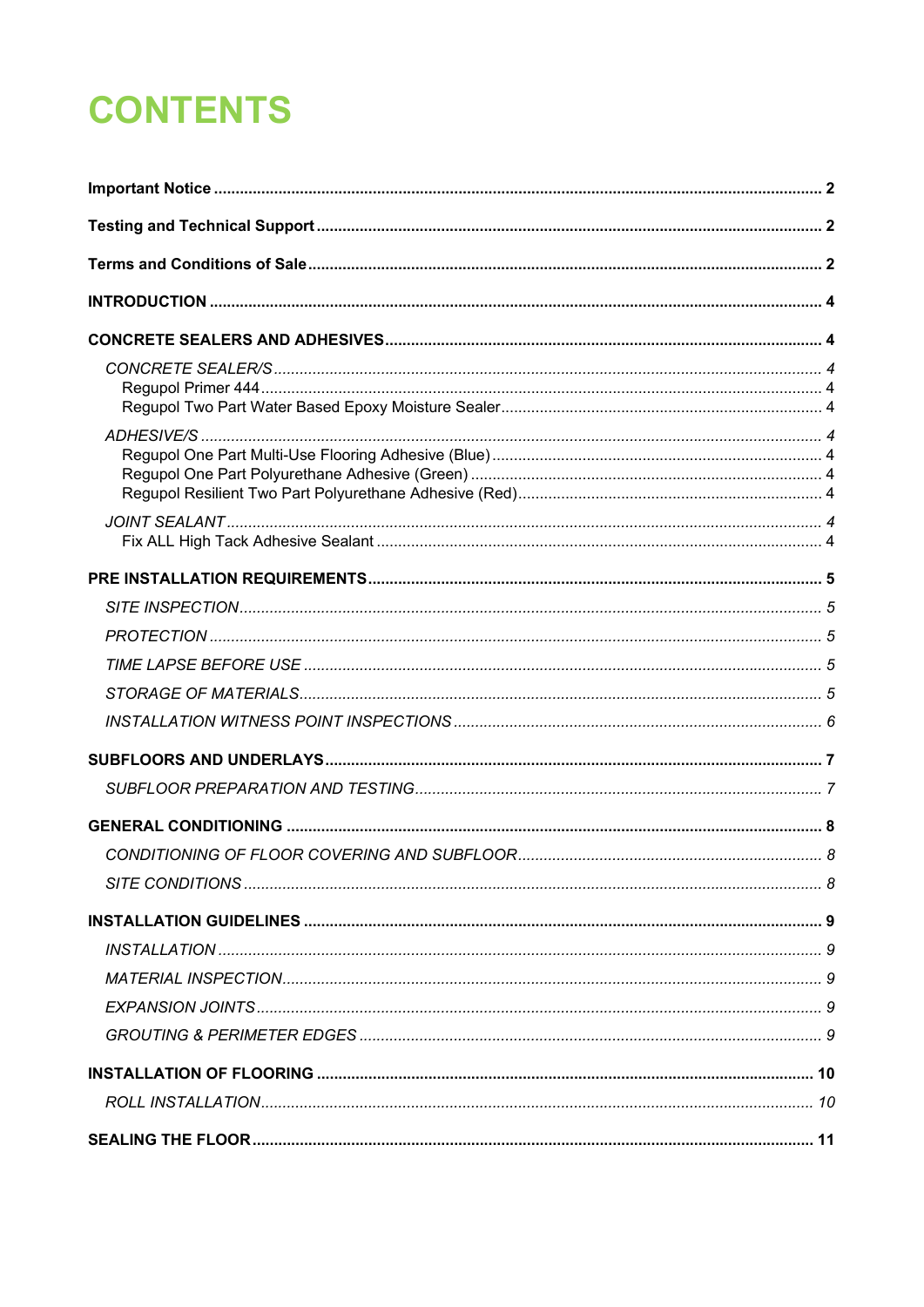

**Checklist** 

## INTRODUCTION

The installation of the everroll<sup>®</sup> collection of rubber flooring products should be in strict accordance with the current Australian Standards AS1884-2012 - Resilient Sheet and Tile - Laying and Maintenance Practice in its complete entirety.

The installation should follow guidance of the written specification as well the manufacturer's installation guidelines and product technical data sheets.

A licensed copy of the Australian Standard AS1884-2012 can be purchased from www.saiglobal.com

Technical support is available - please contact Regupol Technical Services on 02 4624 0050 or email technicalsupport@regupol.com.au

### CONCRETE SEALERS AND ADHESIVES

#### CONCRETE SEALER/S

**Regupol Primer 444** – A water based acrylic primer for porous subfloors in dry areas. Use in conjunction with Regupol One Part Multi-Use Flooring Adhesive.

**Regupol Two Part Water Based Epoxy Moisture Sealer** – A two part water based epoxy coating moisture and vapour barrier for wet areas. Use in conjunction with Regupol One Part Polyurethane and Regupol Two Part Resilient Polyurethane.

### ADHESIVE/S

**Regupol One Part Multi-Use Flooring Adhesive (Blue)** - A water based synthetic polymer adhesive with moisture resistant properties for dry areas.

**Regupol One Part Polyurethane Adhesive (Green)** - A solvent free elastomeric moisture cured one part polyurethane adhesive for wet areas.

**Regupol Resilient Two Part Polyurethane Adhesive (Red)** - A solvent free, non-flammable two part polyurethane adhesive and for dual bonding everroll® rubber flooring to Regupol® acoustic underlay's and acoustic tiles.

### JOINT SEALANT

**Fix ALL High Tack Adhesive Sealant** – A high quality, neutral elastic, 1-component sealant with very high initial tack.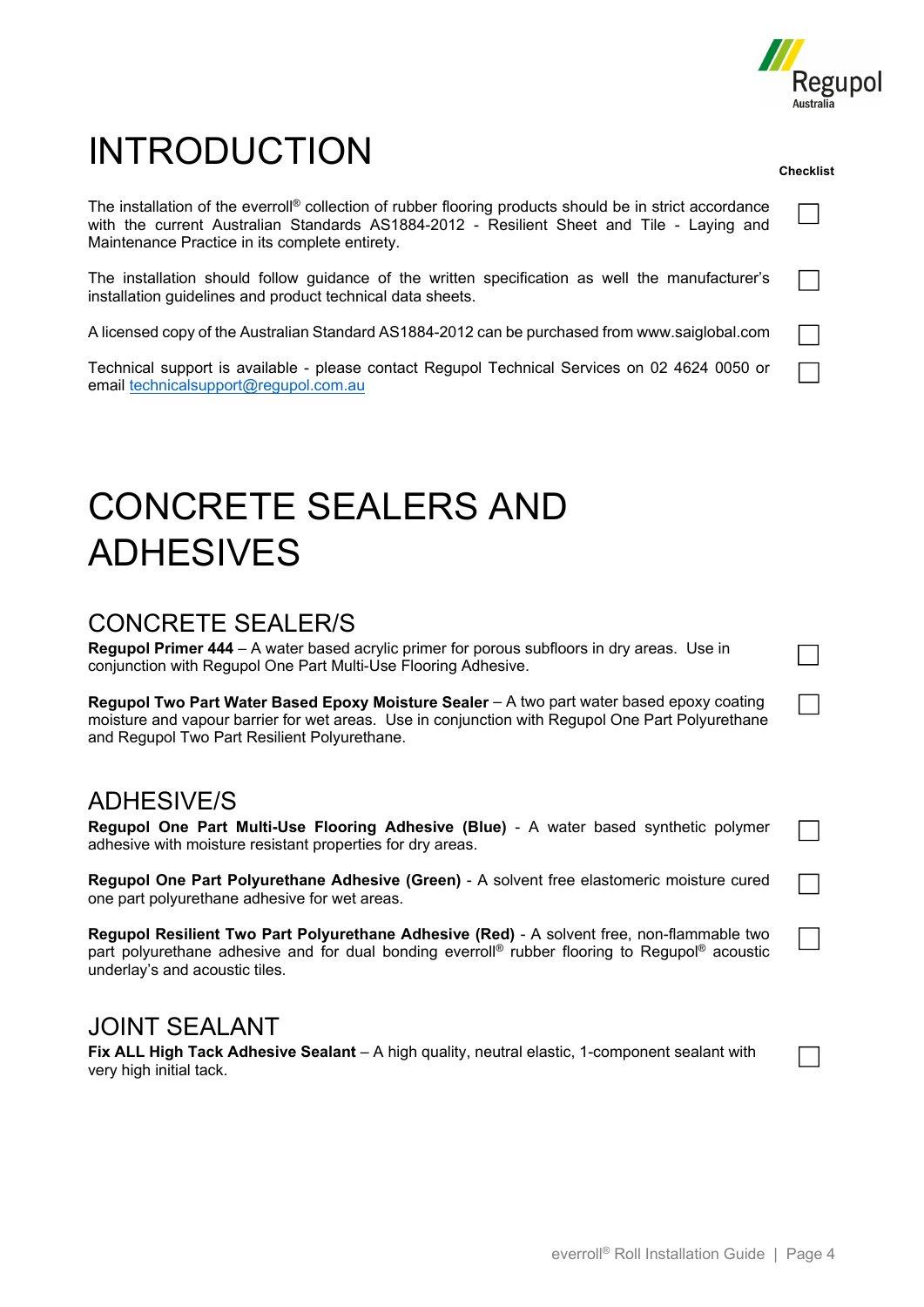

 $\Box$ 

### PRE INSTALLATION REQUIREMENTS

#### SITE INSPECTION

The site inspection by the flooring contractor should be in accordance with the entirety of SECTION 2 PRE-INSTALLATION REQUIREMENTS of AS1884-2012.

The everroll® rubber flooring is a resilient finish that will naturally form with the sub base provided, it is therefore very important to ensure that pre-installation requirements are completed by the flooring contractor and agreed with by the client prior to commencing works.

The flooring contractor is responsible for the EXCHANGE OF INFORMATION as per AS1884-2012.

The flooring contractor is responsible to ensure that the specifications for all products selected within the flooring structure are tested and warranted to be compatible. This includes existing floor, dampproof membranes, screeds, underlays, adhesives and floorcovering as per AS1884-2012 2.3.2 Commercial Installations.

The flooring contractor should immediately notify Regupol Technical Services should any uncertainty arise regarding the installation of the everroll® material being fit for purpose.

#### PROTECTION

The everroll® collection of rubber flooring products do not come with a factory pre-coated finish. Provision for protection should be made if other trades will be working in the area post installation.

#### TIME LAPSE BEFORE USE

Keep all traffic off the finished floor for 48 hours or as instructed by the flooring contractor, whichever is the greater.

Do not apply heavy loads or move furniture on the material for 72 hours or as instructed by the flooring contractor, whichever is the greater. Where necessary place MDF sheets to spread the point loading of heavy loads.

Do not wet the floor for seven (7) days after the installation or as instructed by the flooring contractor, whichever is the greater.

#### STORAGE OF MATERIALS

Store all materials horizontally indoors and off the ground on a flat, dry level sub-base at all times during warehousing and on-site.

Do not store rolls on cylinder end as this will curl the edges. Any edges that have resulted in permanent memory curl must be removed by cutting straight before installation.

Do not get the material wet or exposed to moisture, failure to keep the material dry prior to and during the installation will make bonding to the substrate very difficult and could lead to adhesion failure.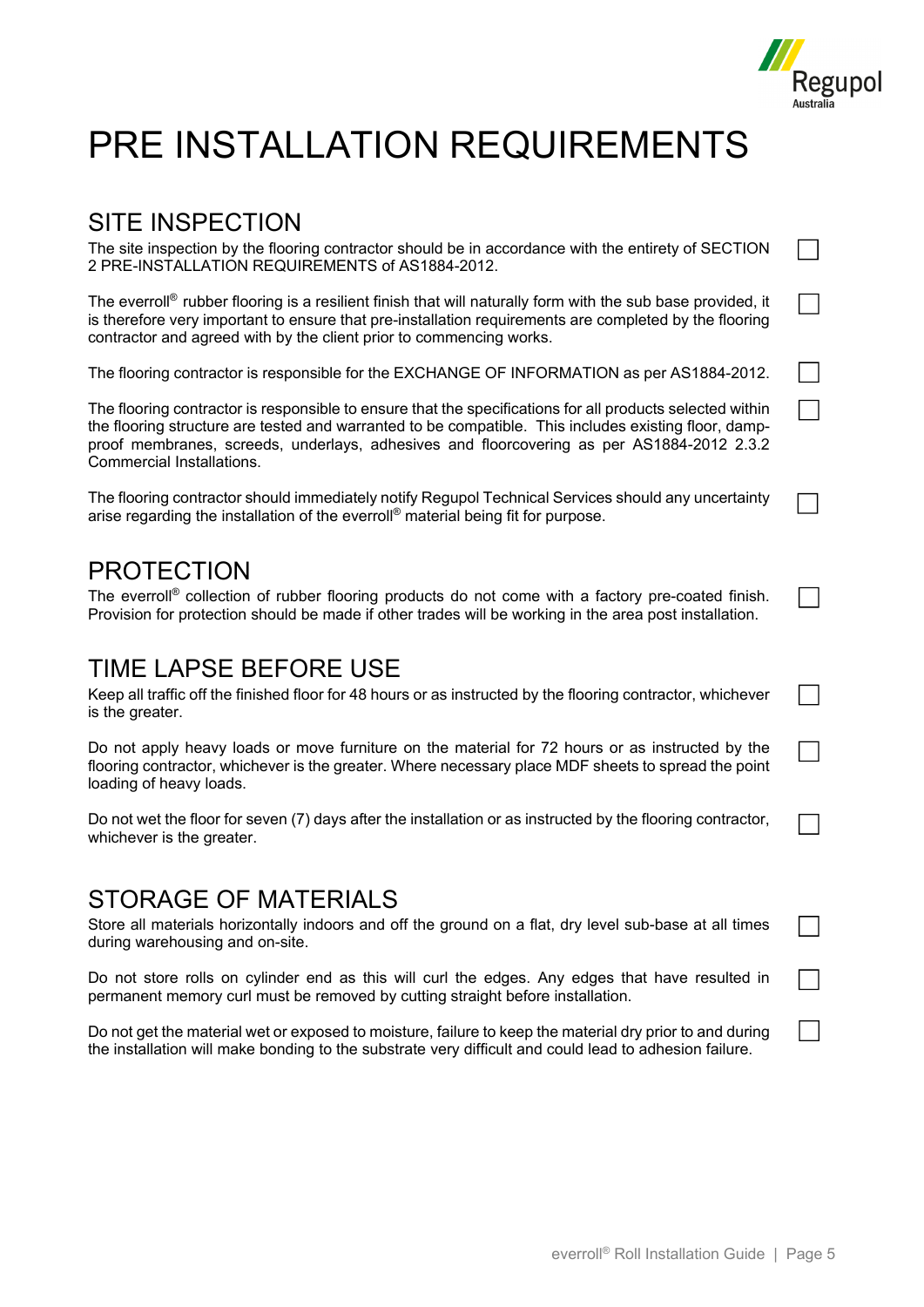

### INSTALLATION WITNESS POINT INSPECTIONS

Instructions should be given to ensure sufficient notice so that inspections can be made at the following stages of installation. Inspections should be signed by head contractor, architect, interior designer or client and recorded for warranty purposes:

- $\Box$  At completion of substrate preparation
- $\Box$  Immediately before fixing the material
- □ At completion of installation
- $\Box$  Before applying any additional surface coatings, sealers, line markings etc.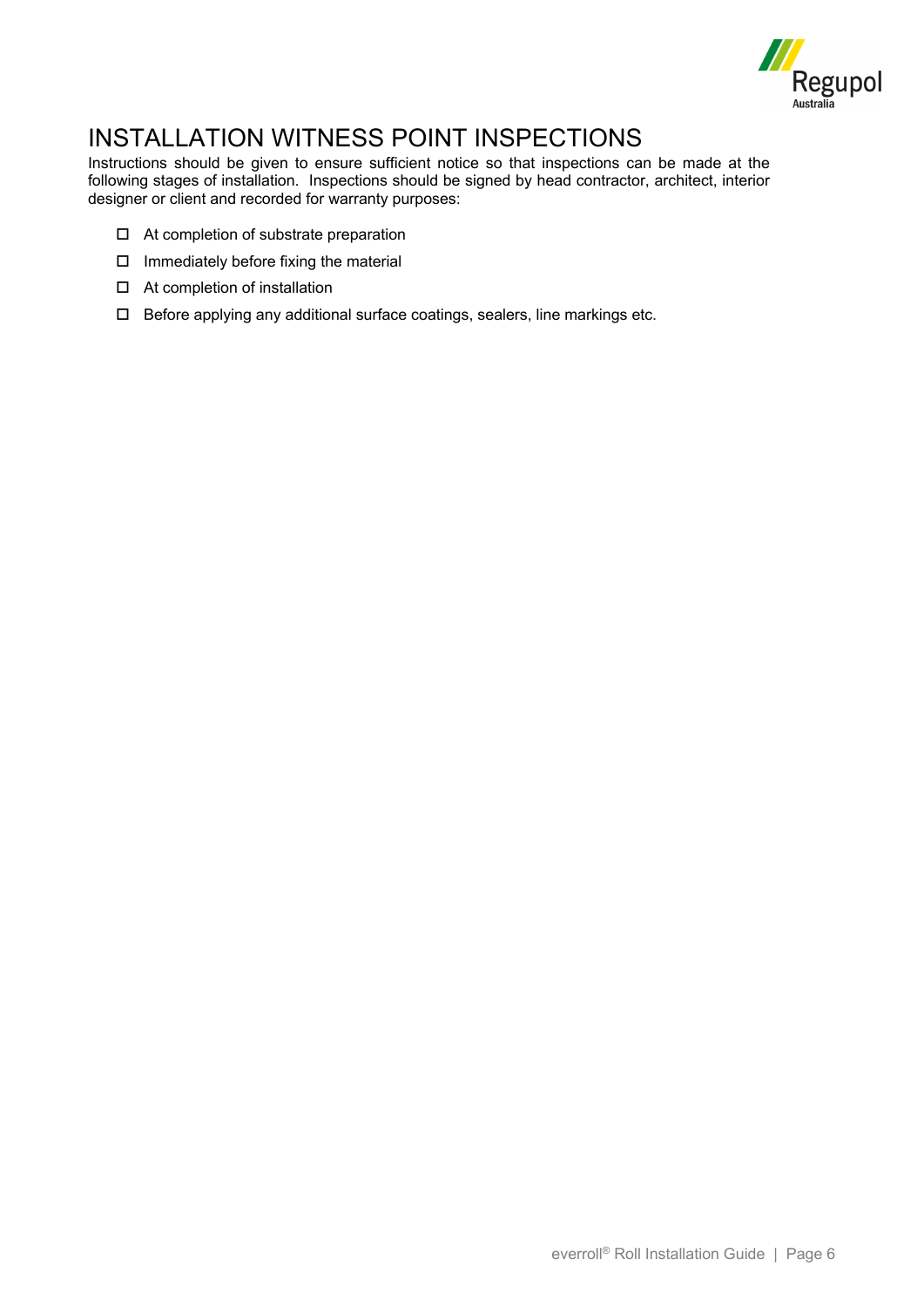

 $\Box$ 

## SUBFLOORS AND UNDERLAYS

#### SUBFLOOR PREPARATION AND TESTING

The subfloor preparation, inspection, testing and acceptance by the flooring contractor should be in accordance with SECTION 3 SUBFLOORS AND UNDERLAYS of AS1884-2012 in its entirety.

The subfloor is to be clean and free of any deposit or finish which may impair adhesion or the location and functioning of control joints.

Mechanically remove all surface treatments including sealers, adhesives, hardeners, curing compounds.

The surface shall be visually sound and without cracks, crazing, dusting, rain damage, spalling, efflorescence or blistering.

Subfloor planeness to be no more than 4mm deviation when tested under a two (2) metre straight edge.

Subfloor smoothness to be no more than 1mm deviation under a 150mm straight edge.

Subfloor projections to be no more than 0.5mm deviation under a 50mm straight edge.

Moisture testing of subfloor in accordance with AS1884-2012 APPENDIX A. The moisture content must be at the level required for the selected adhesive before the installation can commence. The relative humidity should not exceed 75% tested to ASTM F2170 or should not exceed 70% tested to ASTM F2420.

Use Regupol Two Part Water Based Epoxy Moisture Sealer if the substrate exceeds the required moisture content - contact Regupol Technical Services.

Subfloor pH testing of subfloor in accordance with AS1884-2012 APPENDIX B. The pH level must be at the level required for the selected adhesive before the installation can commence. If the pH level exceeds 9 then it must be neutralised prior to beginning the installation.

Timber, Plywood and Particle Board Subfloors must comply with AS1884-2012. Under certain lighting conditions the underlay joint may show through the everroll® rubber flooring.

Hardboard underlay, fibre cement underlay must comply with AS1884-2012. Under certain lighting conditions the underlay joint may show through the everroll® rubber flooring.

Sand-cement screed subfloors will only be acceptable with the use of polymer additive. The screed should achieve a compressive strength of 20MPa and a tensile strength of 1.5 MPa.

For metal, steel, aluminium, fibreglass surfaces contact Regupol Technical Services.

For adhesion testing conducted in wet areas and especially swimming pool surrounds - ensure the Regupol Two Part Water Based Epoxy Moisture Sealer is also used and allowed to fully cure - prior to applying the adhesive and material, but not left open for more than 24 hours - refer to technical data sheet.

**CAUTION:** *Never install Regupol® Underlay, Regupol® Tiles or everroll® collection of rubber flooring directly to roof top waterproof membranes. For damp proof membranes - contact Regupol Technical Services for testing or advice.*

#### **SPECIAL NOTE**

The Flooring contractor is responsible to ensure that the specifications for all products selected within the flooring structure are tested and warranted to be compatible. This includes existing floor, damp-proof membranes, screeds, underlays, adhesives and floorcovering as per AS1884-2012 2.3.2 Commercial Installations.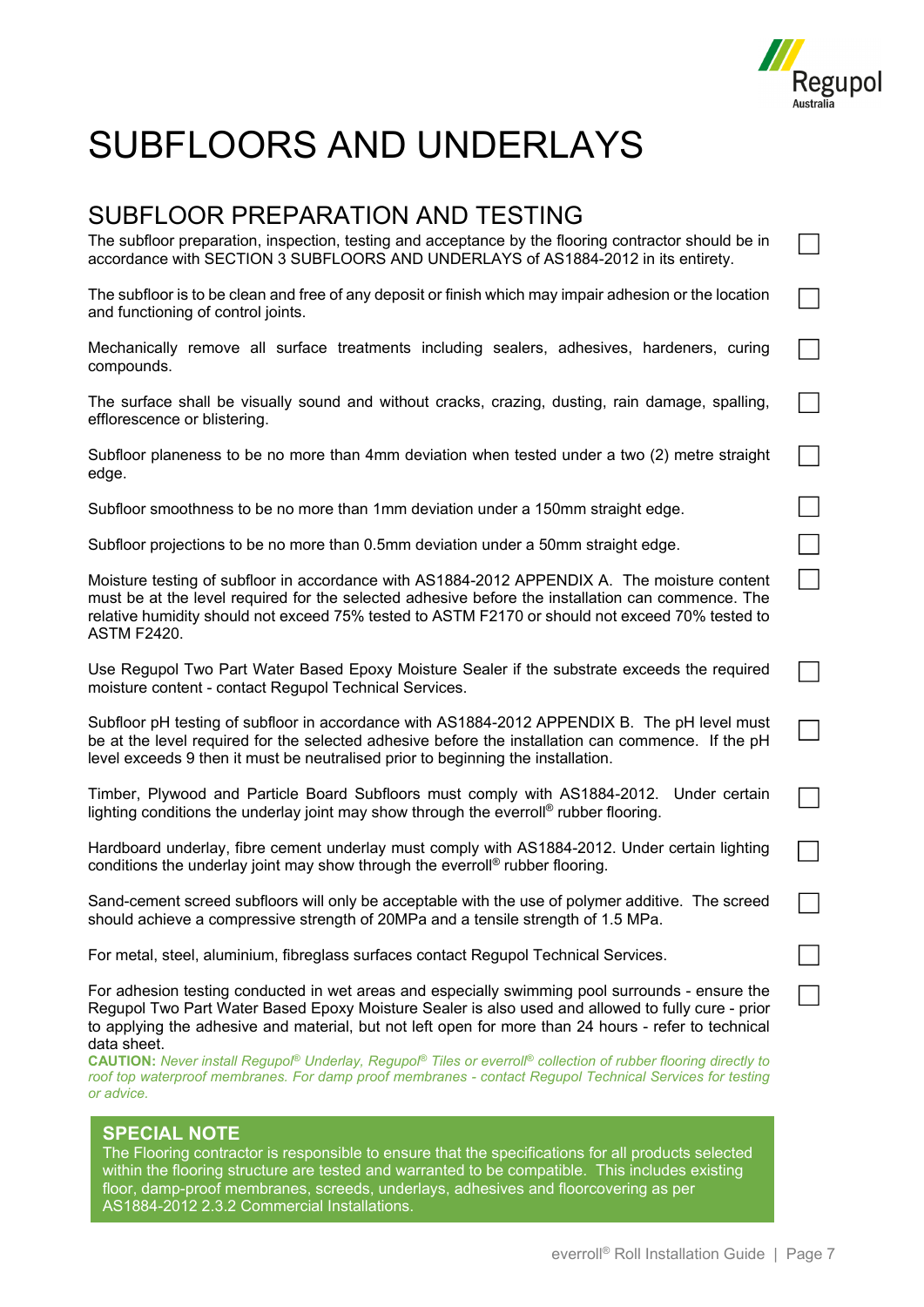

## GENERAL CONDITIONING

be made to ensure no damage by other trades, construction activities or debris.

#### CONDITIONING OF FLOOR COVERING AND SUBFLOOR The conditioning of floor covering, adhesives and subfloor by the flooring contractor should be in  $\perp$ accordance with SECTION 4 CONDITIONING OF FLOOR COVERING AND SUBFLOOR of AS1884-2012 in its entirety. Regupol recommends that the everroll<sup>®</sup> rubber sheet be rolled out and cut to approximate size and slab stacked face up. Allow at least 75-100mm for trimming in after adhesion. The cut runs should be then left overnight and preferably for 24 hours to condition at a minimum temperature of 18˚c. During the installation the ambient temperature should be between 10˚c and 28˚c SITE CONDITIONS  $\Box$ Outdoor installations must be fully dry prior to starting works.  $\Box$ The building must be fully enclosed and weather tight prior to starting works. The installation should not commence unless all other trades are completed and all surfaces are dry. The materials do not come with a factory pre-coated finish, therefore, provision for protection should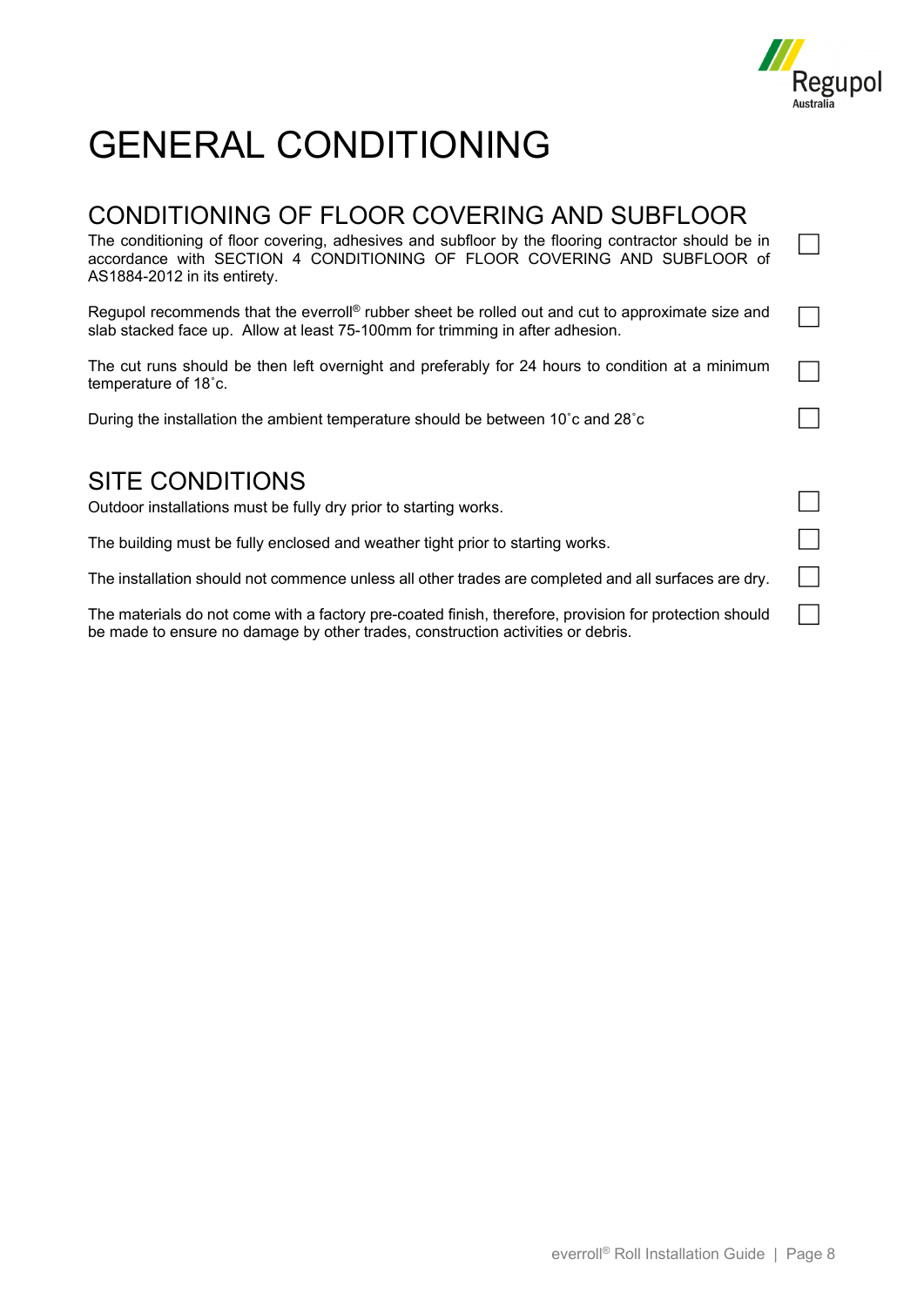

 $\perp$ 

 $\blacksquare$ 

# INSTALLATION GUIDELINES

### INSTALLATION

The flooring contractor general installation procedures should be in accordance with SECTION 4.2 GENERAL INSTALLATION PROCEDURES of AS1884-2012 in its entirety.

The flooring contractor installation procedures should be in accordance with SECTION 5.4 RUBBER SHEET AND ROLLS of AS1884-2012 along with the following manufacturer's recommendations.

#### MATERIAL INSPECTION

The everroll® collection of rubber flooring products are made from recycled materials and slight variations in the EPDM colour chip dispersion or shading is normal, however, it is very important to inspect the material for visual defects prior to beginning the installation.

Lay out the area to check for colour consistency before adhering and trimming the material.

Inspect the material to verify the material delivered is the correct style, code and quantity.

#### **SPECIAL NOTE**

Prior to installation, the installer must report any severe discrepancies to Regupol immediately. Do not install the material as no warranty claim will be honoured on material installed with visual defects.

#### EXPANSION JOINTS

All expansion or movement joints must be carried through the material and the substrate material and back to ground substrate.

All expansion joints to be filled with a permanently deformable material and be resistant to chemical and physical attack such as Fix ALL High Tack Adhesive Sealant or similar.

### GROUTING & PERIMETER EDGES

Grouting and perimeter edges are to be filled with a permanently deformable material and be resistant to chemical and physical attack such as Fix ALL High tack Adhesive Sealant or similar.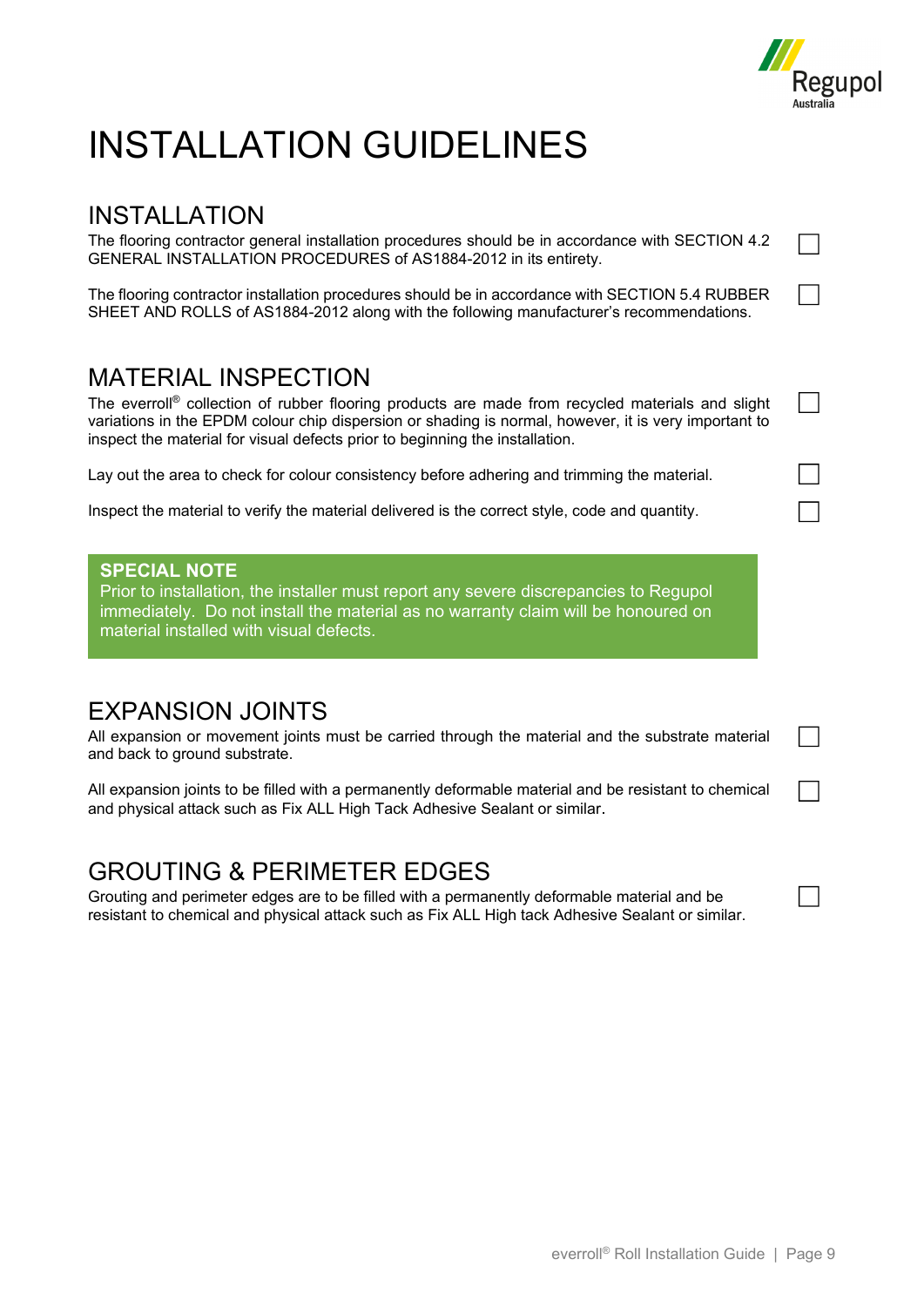

 $\Box$ 

## INSTALLATION OF FLOORING

### ROLL INSTALLATION

The everroll® roll must be unrolled and installed in the exact same direction.

Please check the color mark of the everroll® roll before commencing the installation:

- 1. A **GREEN** mark/label indicates the face side is on the **inside** of the roll. Do not flip the rolls over. *See Figure 1.*
- 2. A **YELLOW** mark/label indicates the face side is on the **outside** of the roll. Please flip the rolls over. *See Figure 2.*





Fig. 1 - GREEN MARKED Fig. 2 - YELLOW MARKED<br>Face is inside of roll Face is outside of roll Face is outside of roll

**Caution:** *The roll material is stretched slightly when stored on the cylinder coils. Allow extra length for pullback when cutting material into manageable lengths (minimum 100mm per cut length).*

- 1. Position the first roll against the most suitable wall and square with the room. Always assume the walls are not straight and room is not square. The seams need to be straight, so use a chalk line to make a straight edge for the first seam to follow. Allow extra roll width to run up wall and extra length on the first roll to allow for conditioning and trimming (minimum 100mm).
- 2. Cut the material using a tradesman quality snap off blade knife and metal straight edge, allowing extra length to run up the walls for pullback during conditioning period and trimming (minimum 100mm).
- 3. Continue cutting the remainder roll lengths, with extra length, to complete the area.
- 4. Allow all cuts to relax and condition for up to 24 hours before trimming or adhering the material (minimum of 2 hours).
- 5. After conditioning Trim the side of the last roll positioned to obtain a snug, but not overly tight edge that finishes against the wall - do not trim the ends of runs at this stage.

**Note:** *Trimming and adhering must be done the same day to avoid shrink back.* 

- 6. Align the roll edge to the chalk line ensuring a straight edge for the first seams.
- 7. Position all other rolls ready for adhesive application ensuring a tight butt joint is maintained between sheets - continue to allow extra length for trimming.
- 8. Roll the pieces back up to expose the substrate ready for the adhesive application or alternatively fold the material half width of the run (fold back lengthwise).
- 9. Apply the specified Regupol Adhesive as per the adhesive technical data sheet using the specified trowel size to ensure correct volume and coverage. Carefully monitor your trowel notches – do not use worn trowels – they will not allow for adequate adhesive transfer.
- 10. Starting from the midpoint of the room, evenly spread the adhesive. Take care not to spread more adhesive than can be laid into before the adhesive starts to skin over (climate conditions will vary this time frame). Work within the timing of the adhesive pot life.
- 11. Evenly spread the adhesive using the specified trowel any excess adhesive ridges or pooling will cause telegraphing through the material and or bleed through at seams.
- 12. Carefully roll back the material into the adhesive ensuring the piece is positioned correctly in relation to the edge of the nearest wall or roll edge. Do not drop the material into the adhesive as this will cause air to be trapped under the flooring.